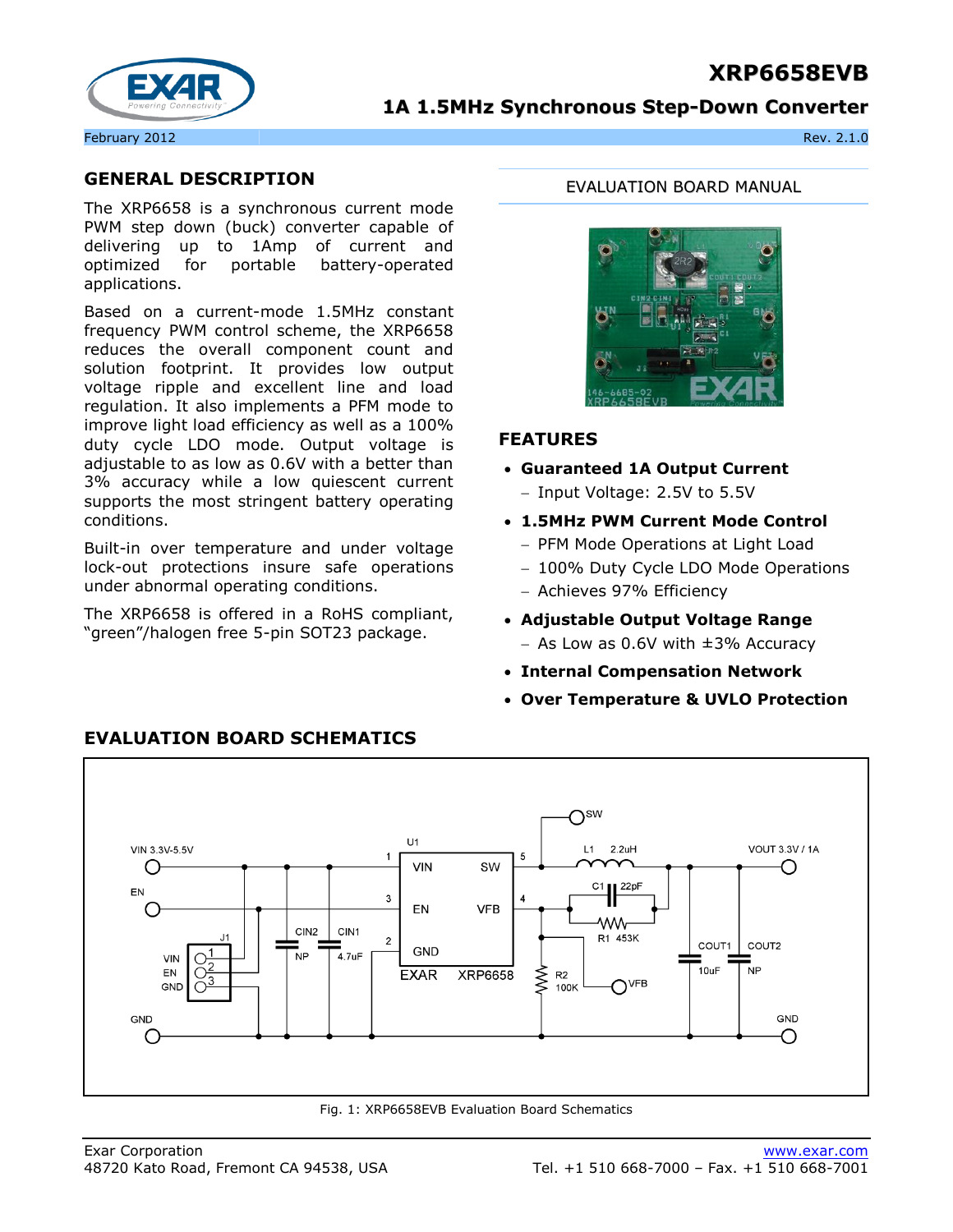

## **PIN ASSIGNMENT**



Fig. 2: XRP6658 Pin Assignment

### **PIN DESCRIPTION**

| <b>Name</b> | <b>Pin Number</b> | <b>Description</b>                                                                                                                           |  |  |
|-------------|-------------------|----------------------------------------------------------------------------------------------------------------------------------------------|--|--|
| <b>VIN</b>  |                   | Power Input Pin.<br>Must be closely decoupled to GND pin with a 4.7µF or greater ceramic capacitor.                                          |  |  |
| <b>GND</b>  |                   | <b>Ground Signal</b>                                                                                                                         |  |  |
| EN          |                   | lEnable Pin.<br>Minimum 1.2V to enable the device. Maximum 0.4V to shutdown the device.                                                      |  |  |
| <b>VFB</b>  | 4                 | Feedback Pin.<br>Receives the feedback voltage from an external resistive divider across the output.                                         |  |  |
| <b>SW</b>   | 5                 | Switch Pin.<br>Must be connected to Inductor. This pin connects to the drains of the internal main and<br>synchronous power MOSFET switches. |  |  |

# **ORDERING INFORMATION**

Refer to XRP6658's datasheet and/or [www.exar.com](http://www.exar.com/) for exact and up to date ordering information.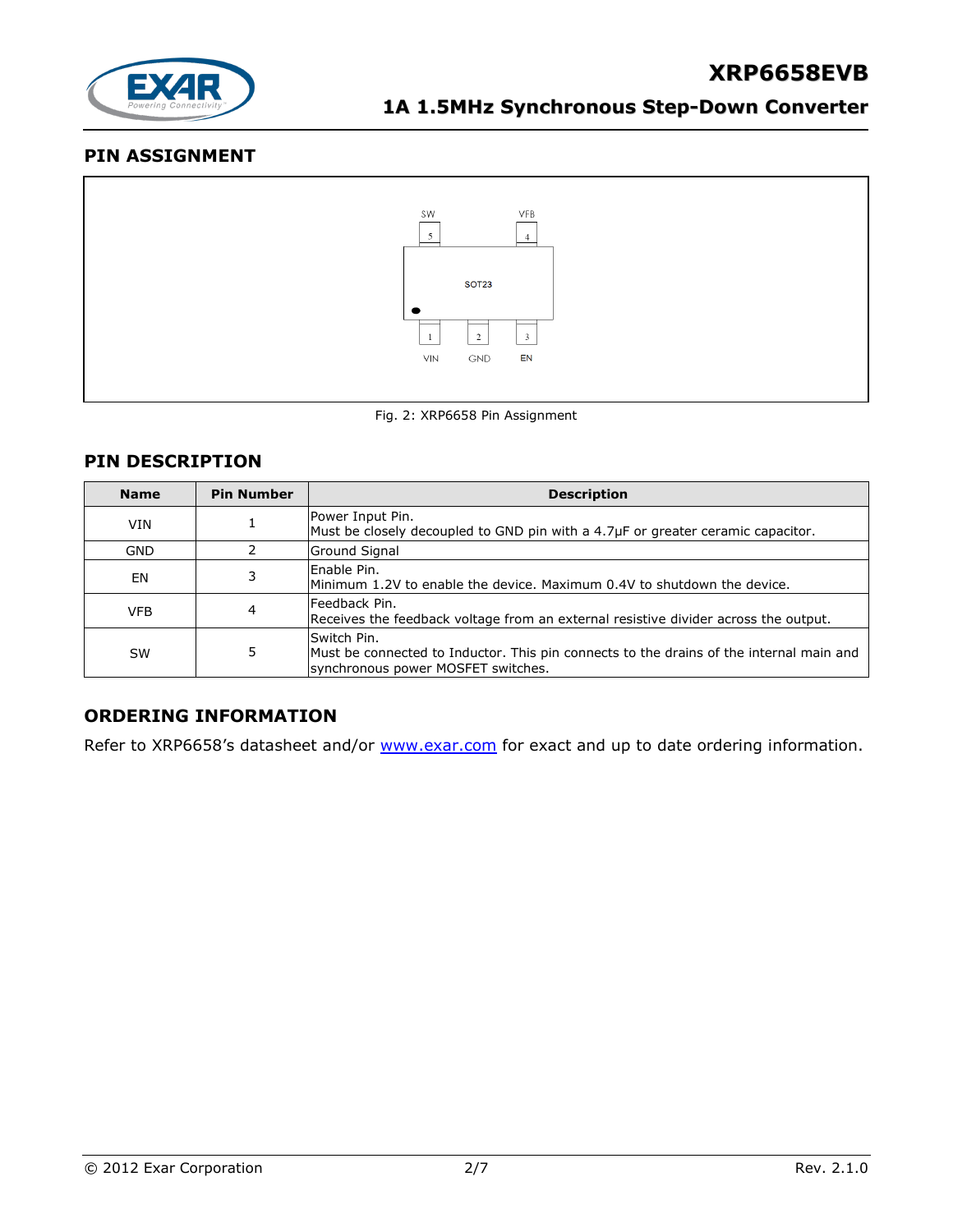

#### **USING THE EVALUATION BOARD**

#### **INITIAL SETUP**

Set the input supply to a voltage between 2.5V to 5.5V and connect it to VIN and GND connectors on the left side of the evaluation board. Connect the load to the VOUT and GND connectors on the right hand side of the board. Check to make sure that jumper J1 is set to VIN. The board will power-up and regulate to the desired output voltage VOUT

set by the feedback resistors. The board will operate with a load current  $I_{OUT}$  of up to 1A and provide efficiency equal to figures 4 and 5 of XRP6658 datasheet.

#### **JUMPER J1 FUNCTION**

Jumper J1 can be used to either short EN pin to VIN or to GND. The Board is supplied from EXAR with the jumper set to connect EN to VIN.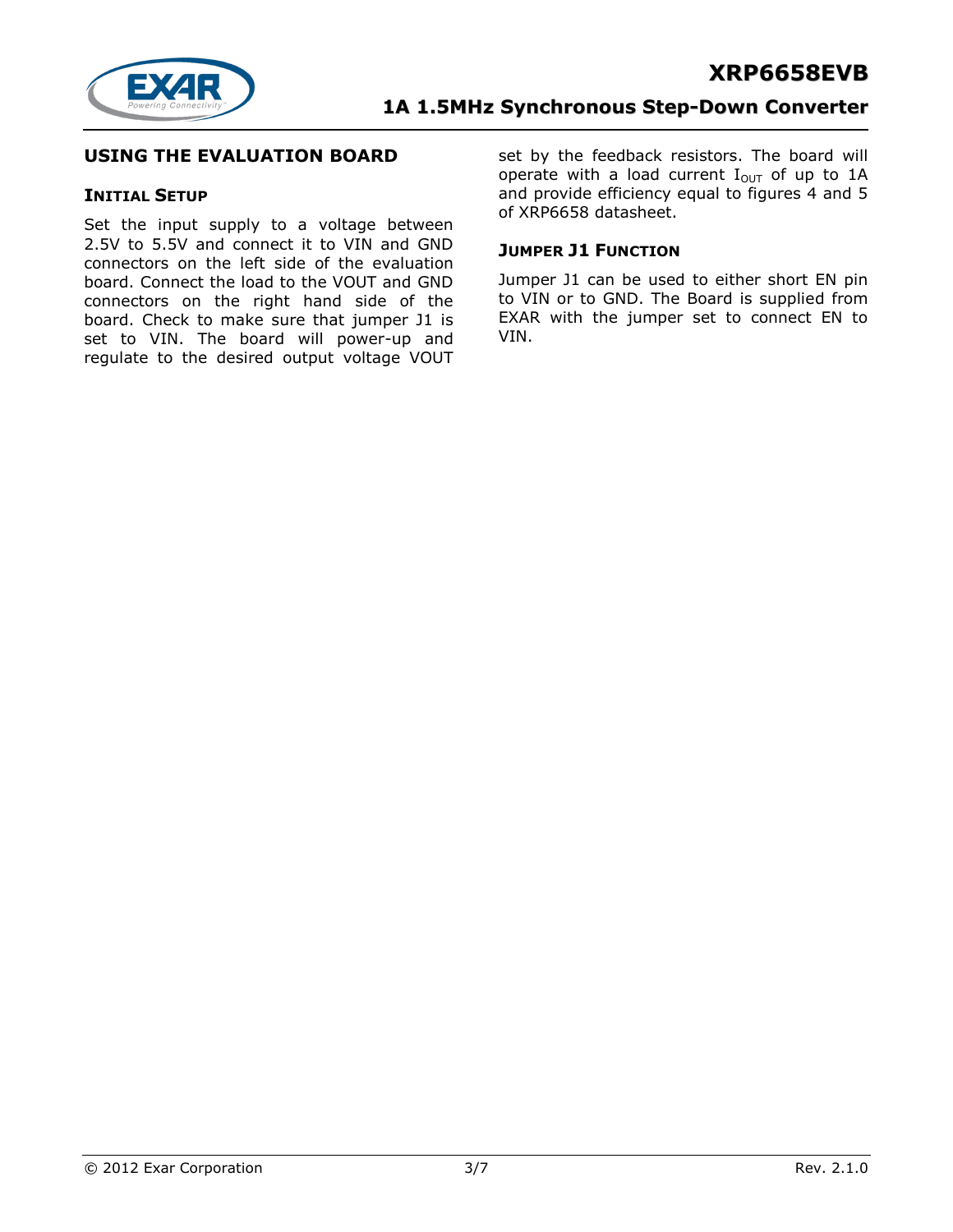

# **EVALUATION BOARD SCHEMATICS**

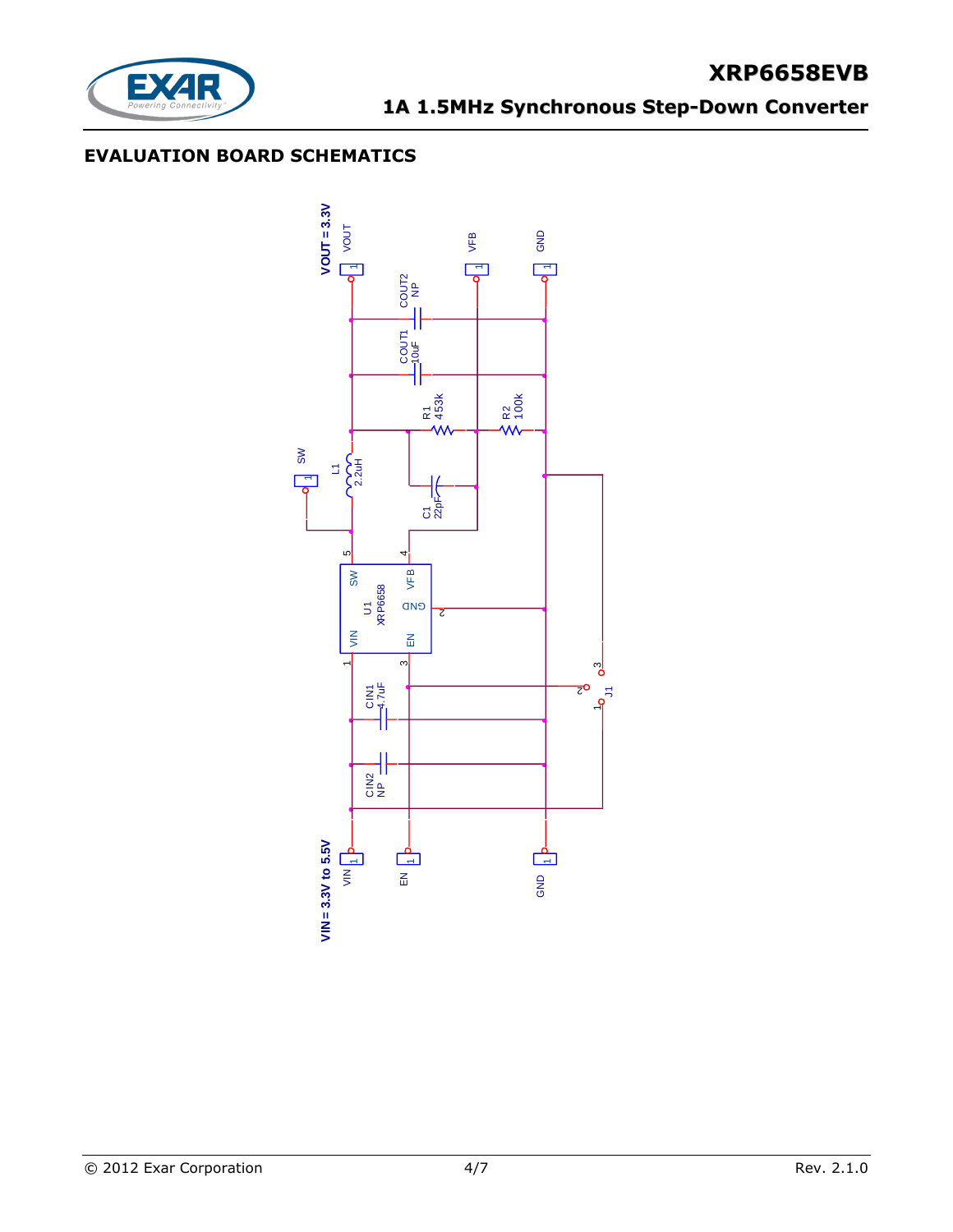

# **BILL OF MATERIAL**

| Ref.                                         | Qty | <b>Manufacturer</b> | <b>Part Number</b>  | <b>Size</b>                                           | Component                         |
|----------------------------------------------|-----|---------------------|---------------------|-------------------------------------------------------|-----------------------------------|
| EVAL BD                                      | 1   | Exar Corp           | 146-6685-02         |                                                       | XRP6658 Evaluation Board          |
| U1                                           | 1   | Exar Corp           | XRP6658             | SOT 23-5                                              | Synchronous Step-Down Regulator   |
| CIN1                                         | 1   | Murata              | GRM21BR71C475KA73L  | 0805                                                  | Ceramic 4.7µF, 16V, X7R           |
| CIN <sub>2</sub>                             | 1   |                     |                     |                                                       | Not populated                     |
| COUT1                                        | 1   | Murata              | GRM21BR71A106KE51L  | 0805                                                  | Ceramic 10uF, 10V, X7R            |
| COUT <sub>2</sub>                            | 1   |                     |                     |                                                       | Not populated                     |
| C1                                           | 1   | Murata              | GRM1885C1H220JA01D  | 0603                                                  | Ceramic 22pF, 50V, C0G            |
| L1                                           | 1   | Wurth Electronik    | 7440430022          | $4.8$ mm $\times$ 4.8mm $\times$<br>2.8 <sub>mm</sub> | Inductor 2.2uH, 2.5A, $23m\Omega$ |
| R1                                           | 1   | Vishay              | CRCW0603453KFKTA    | 0603                                                  | $453K\Omega$ Resistor, 0.1W, 1%   |
| R <sub>2</sub>                               | 1   | Vishay              | CRCW0603100KFKTA    | 0603                                                  | $100$ KΩ Resistor, 0.1W, 1%       |
| J1                                           | 1   | Wurth Electronik    | 61303611121         | $0.64$ mm SQ x 6mm                                    | 3 Pin Header, 2.54mm pitch        |
| J1 (Jumper)                                  | 1   | Wurth Electronik    | 609002115121        | 0.1''                                                 | Jumper short                      |
| Test Point VIN,<br>VOUT, EN, SW,<br>GND, VFB | 7   | Mill-Max            | 0300-115-01-4727100 | 0.042" diameter                                       | <b>Test Point Post</b>            |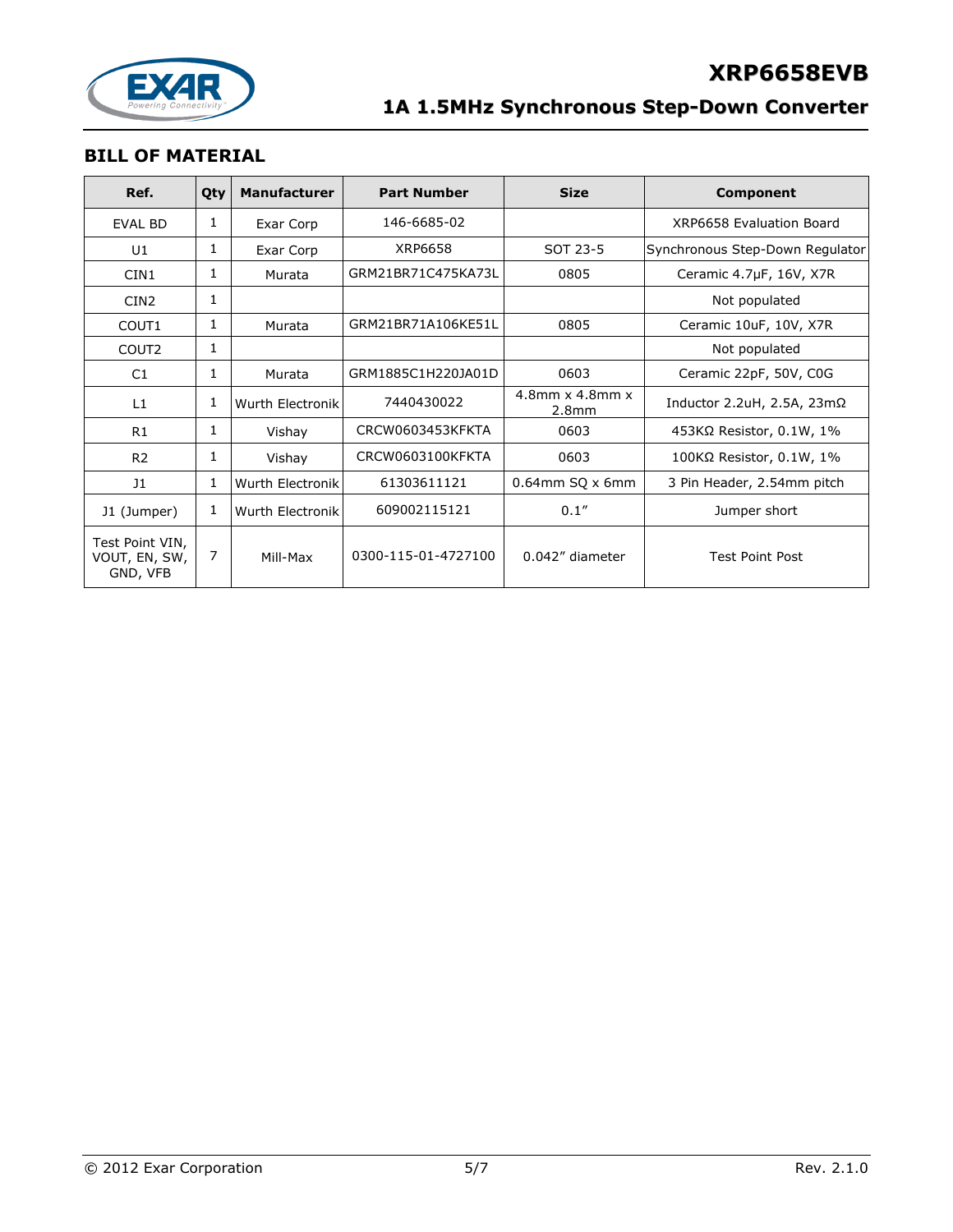

# **EVALUATION BOARD LAYOUT**







Fig. 3: Component Placement – Top Side Fig. 4: Component Placement 2 – Top Side



Fig. 5: Layout – Top Side Fig. 6: Layout – Bottom Side